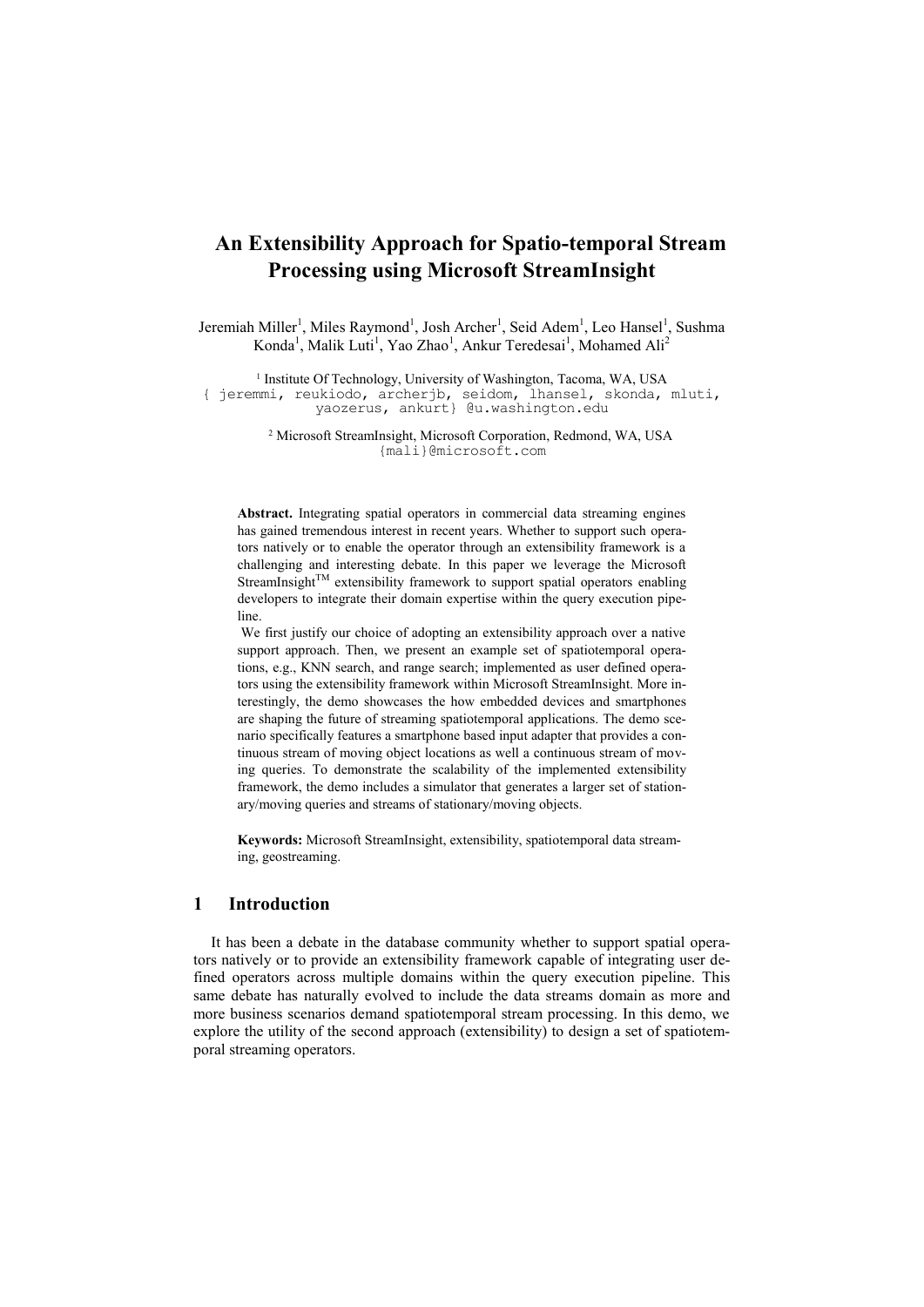2 Jeremiah Miller, Miles Raymond, Josh Archer, Seid Adem, Leo Hansel, Sushma Konda, Malik Luti, Yao Zhao, Ankur Teredesai, Mohamed Ali

#### **1.1 Motivation**

Spatial queries are becoming increasingly popular and are a necessary building block for a number of location-enabled applications (e.g. find coffee shops near me as I travel down the freeway, or alert the police cars nearest to a fleeing suspect.) Our approach utilizes a commercial data stream management system (DSMS), Microsoft StreamInsight, to handle streams of spatiotemporal location data. We leverage the extensibility features to update and query our spatial indexes. StreamInsight natively handles the details of the streaming data, so that we can focus our development efforts on the business logic implementation of real-time spatial queries.

#### **1.2 The Case for Extensibility in a DSMS**

*Microsoft StreamInsight* (StreamInsight, for brevity) is a commercial DSMS that adopts the semantics of the *Complex Event Detection and Response* (CEDR) project [1-2]. The underlying basis for processing long-running continuous queries in Stream-Insight is a well-defined temporal stream model and operator algebra. It correlates stream data from multiple sources and executes standing queries on a low-latency query processor to extract meaningful patterns and trends [3-4].

Several business domains have explored the value that could be gained by using DSMSs to process real-time workloads. In previous work, StreamInsight has been used as a platform for web click analysis and online behavioral targeting [5], computational finance [6], and spatiotemporal query processing [7-9]. Because of the wide applicability of data streaming in many domains, and because of the domain expertise involved in each domain, the extensibility model provides a way to make DSMS capabilities more readily accessible to developers within their domain of expertise. For this demo, we leverage StreamInsight's extensibility model in the spatiotemporal domain. We discuss StreamInsight's extensibility model [10] in Section 2.3.

#### **1.3 Applying StreamInsight to the Spatial domain**

Ali et al present two approaches (the extensibility approach and the native support approach) to enable spatiotemporal query processing in DSMSs and, more specifically, in StreamInsight [7]. Some have also investigated the extensibility approach [8-9] to extend StreamInsight with the capabilities of the SQL Server Spatial Library [11]. However, the SQL Server Spatial Library is tuned for non-streaming data and, hence, performance at real time remains an issue. Using the extensibility framework proposed by Ali et al [10], incremental streaming-oriented versions of spatial operators can be developed and integrated with the query execution pipeline. In particular, we utilize user defined operators (UDOs) in our demo.

This demo implements a set of K- nearest neighbor (KNN) search and range search operators. These operators receive a stream of location updates. Note that there are various flavors of the KNN search and range search problems. Typically, a fixed KNN search or range search can be posed against a stream of continuously moving objects (i.e. querying device is not moving, the query answers are derived from a stream of moving entities). Alternatively, the KNN search or the range search center can be moving while the objects are stationary  $-$  e.g. show me locations of coffee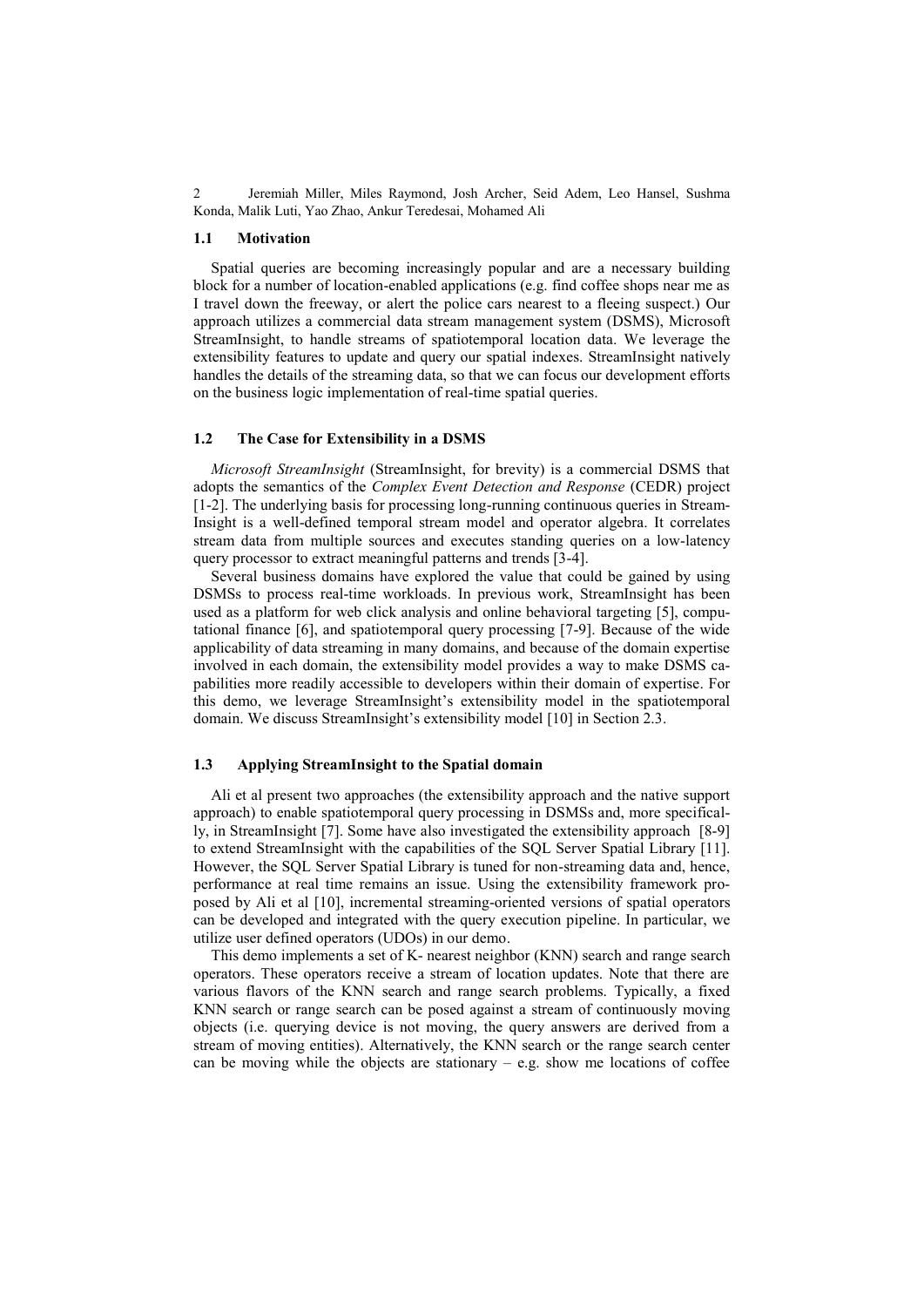shops as I drive along on a freeway. More interestingly, both the objects and the search center can be moving; e.g. a user and the friends nearest to them at any given time in a public location such as a shopping mall. We support all these flavors in the demo.

## **2 StreamInsight Overview**

This section summarizes the major features of StreamInsight and gives an overview of its developer's interface with an emphasis on the extensibility framework.

### **2.1 Capabilities of StreamInsight**

**Speculation and consistency levels**: StreamInsight handles imperfections in data delivery and provides consistency guarantees on the resultant output. Such consistency guarantees place correctness measures on the output that has been generated so far, given that late and out-of-order stream events are still in transit.

**Windowing Semantics:** Windowing is achieved by dividing the time-axis into a set of possibly overlapping intervals, called windows. An event belongs to a window if and only if the event's lifetime overlaps with the window's interval (time span). The desired operation (e.g., sum or count) is applied over every window as time moves forward. The output of a window is the computation result of the operator over all events in that window, and has a lifetime that is equal to the window duration.

**Scalability:** Scalability is achieved by both stream partitioning and query partitioning. Stream partitioning clones a query into multiple queries (of the same operator tree) such that each query operates on a portion of the stream. Query partitioning divides a query into many sub queries, each deployed on an instance of StreamInsight.

**Debugging:** StreamInsight provides a graphical tool (the Event Flow Debugger) for the inspection of event flow in a query as a means of debugging and performing root cause analysis of problems. The Event Flow Debugger reports the per-query memory and CPU usage, latency, throughput, and other runtime statistics as well.

#### **2.2 Developing a Streaming Solution with StreamInsight**

To develop a streaming application using StreamInsight, a set of modules have to be written to interact with the system. These modules are classified as:

**Input/output Adapters:** Input data streams are fed to the streaming engine through the appropriate input adapters. Input adapters have the ability to interact with the stream source and to push the stream events to the streaming engine. The engine processes the queries issued by the user and streams the resultant output to the consumer through output adapters. For the demo, we wrote two input adapters – one that generates test data and one for real data streamed from smartphone apps. We also created an output adapter that provides the output data as a service consumed by our display applications on a PC or smartphone.

**Declarative Queries in LINQ:** Language Integrated Query (LINQ) [12] is the approach taken by StreamInsight to express continuous queries. The LINQ that invokes our spatial query, for example, might look like this: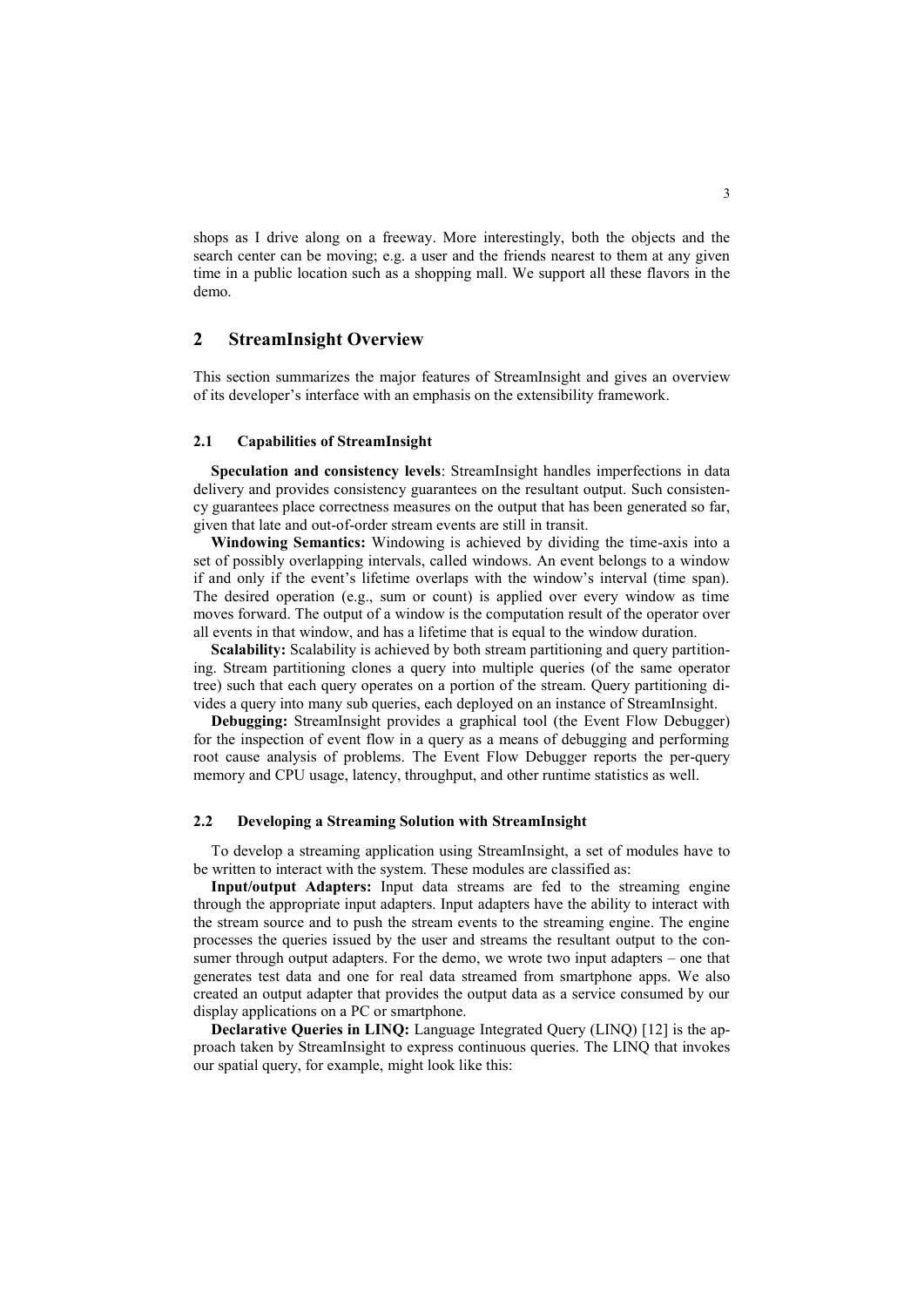4 Jeremiah Miller, Miles Raymond, Josh Archer, Seid Adem, Leo Hansel, Sushma Konda, Malik Luti, Yao Zhao, Ankur Teredesai, Mohamed Ali

```
var outputStream = inputStream.Scan( 
new RTreeUDO ( queryType, xRange, yRange) ) ;
```
This scans the input stream with our R-tree UDO, and provides us with the output stream. The code inside our UDO will accept a set of input event to produce a set of output events. We define the payload of our input and output events to include geographic location, phone ID, and IP address.

**User Defined Operators (UDOs):** The extensibility framework enables domain experts to extend the system's functionality beyond relational algebra. Domain experts package their logic as libraries of UDOs that are invoked by the continuous query.



**Fig. 1.** Query output visualization of KNN search and range search query using the dashboard.

StreamInsight's extensibility framework addresses two types of UDO developers. The first type is software developers who are not trained to think under the data streaming paradigm with its temporal attributes: for them there is the non-incremental model which provides a relational view of the world. The second type is developers of streaming applications where temporal attributes are first class citizens in their business logic. These developers seek maximum achievable performance through incremental query processing and may require full control over the temporal attributes of events as well. For them there is the incremental model, which provides the deltas or changes in the input to the UDO since the UDO's last invocation.

## **3 Demo Scenario**

The demo scenario features a dashboard (Figure 1) that simultaneously visualizes a set of stationary objects (e.g., landmarks, coffee shops, shopping malls) and a set of moving objects (e.g., streamed from handheld devices and smartphones) using Bing Maps [13]. The dashboard is also used to compose and issue continuous queries against these objects. There are two versions of the dashboard: a PC-based dashboard and a smartphone-based dashboard. Note that a query that is issued using the smartphone based dashboard is assumed to have a continuously moving query center